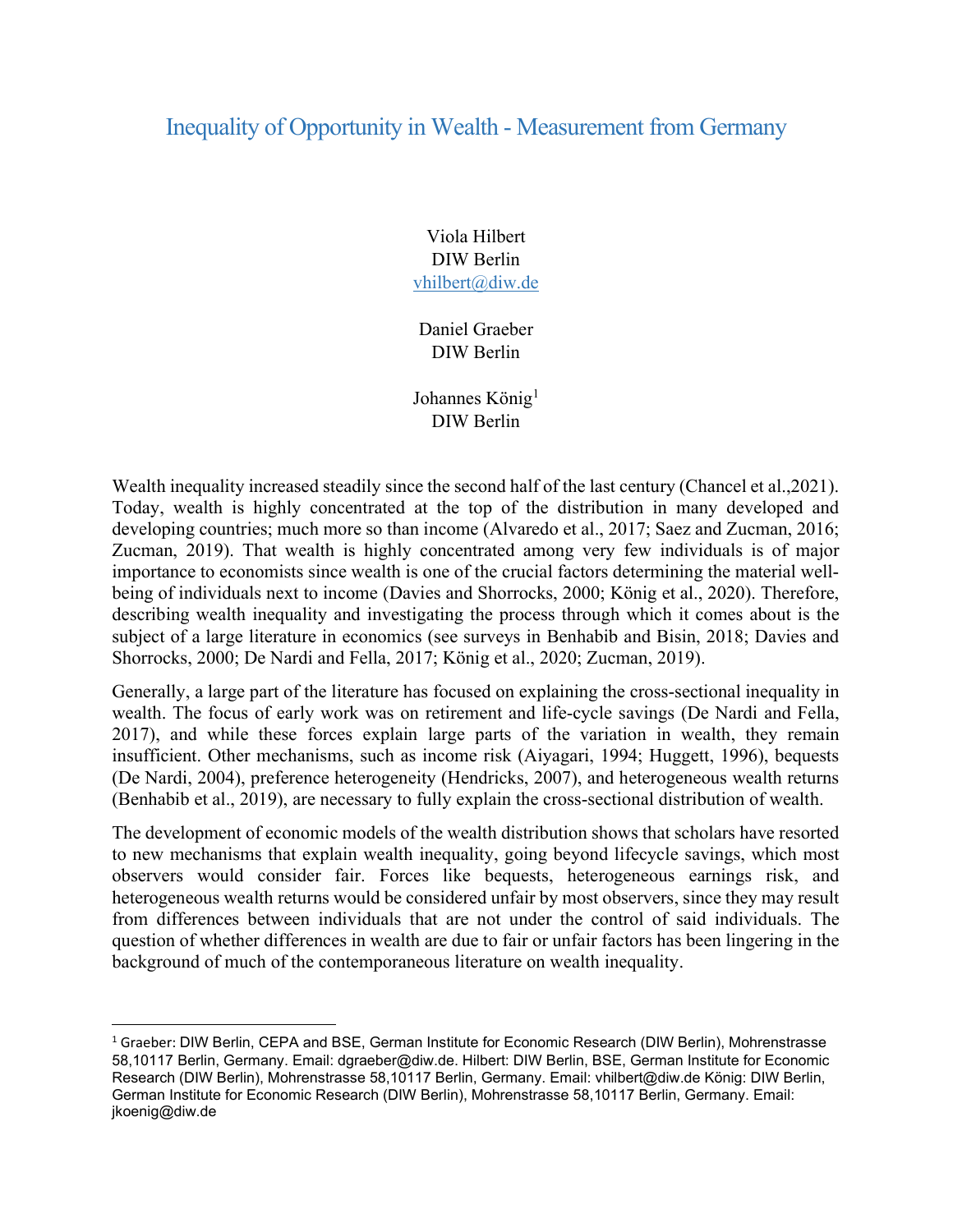We answer this question directly by estimating inequality of opportunity in wealth, which has generally focused on income (Brunori and Neidhöfer, 2021; Ferreira and Gignoux, 2011; Peichl and Ungerer, 2016; Ramos and Van de gaer, 2016; Roemer and Trannoy, 2016). Wealth has not been the object of study in this literature because of data limitations and methodological limitations. As concerns data limitations, there are almost no data sets with high quality data on (individual) net wealth in conjunction with a broad set of circumstances.

We address the data limitations by relying on the Socio-Economic-Panel (SOEP). The SOEP is a representative panel of households. Since 2004, this panel contains rich information on individuals' net wealth. In addition, due to its genealogical design, the SOEP provides a rich set of circumstances. With this data, we show how to adapt the methodology for ex-ante inequality of opportunity in income to wealth.

We find that inequality of opportunity in wealth as measured by the Gini coefficient makes up around 45% of total net wealth inequality in the early 2000s (see Figure 1). However, since 2010, this fraction has declined to around 33% in 2019. Among our standard set of circumstances, i.e., variables determining unfair inequality, we identify intergenerational transfer receipt (indicator), region of birth, and father's occupation (especially self-employment) as the most important. This is in sharp contrast to applications focusing on income, where gender, education, and body height tend to be most important.

## References

- Aiyagari, S. R. (1994). Uninsured idiosyncratic risk and aggregate saving. The Quarterly Journal of Economics 109(3), 659–684.
- Alvaredo, F., L. Chancel, T. Piketty, E. Saez, and G. Zucman (2017). Global inequality dynamics: New findings from WID. world. American Economic Review 107(5), 404–09.
- Benhabib, J. and A. Bisin (2018). Skewed wealth distributions: Theory and empirics. Journal of Economic Literature 56(4), 1261–91.
- Benhabib, J., A. Bisin, and M. Luo (2019). Wealth distribution and social mobility in the US: A quantitative approach. American Economic Review 109(5), 1623–47.

Brunori, P. and G. Neidhöfer (2021). The evolution of inequality of opportunity in Germany: A machine learning approach. Review of Income and Wealth 67(4), 900–927.

- Chancel, L., T. Piketty, E. Saez, G. Zucman, et al. (2021). World inequality report 2022. World Inequality Lab.
- Davies, J. B. and A. F. Shorrocks (2000). The distribution of wealth. Handbook of income distribution 1, 605–675.
- De Nardi, M. (2004). Wealth inequality and intergenerational links. The Review of Economic Studies 71(3), 743–768.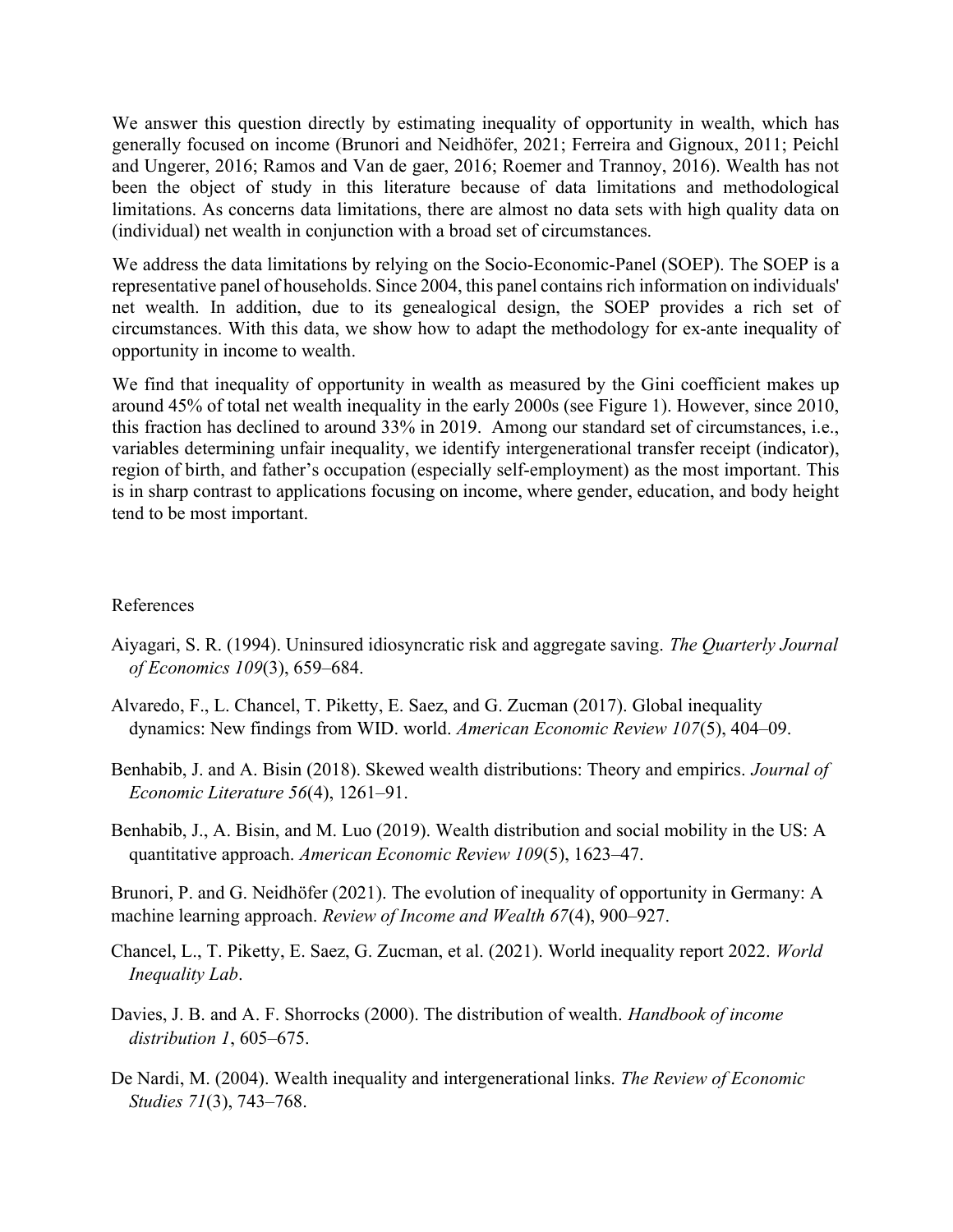- De Nardi, M. and G. Fella (2017). Saving and wealth inequality. Review of Economic Dynamics 26, 280–300.
- Ferreira, F. H. G. and J. Gignoux (2011). The measurement of inequality of opportunity: Theory and application to Latin America. Review of Income and Wealth 57(4), 622–657.
- Hendricks, L. (2007). How important is discount rate heterogeneity for wealth inequality? Journal of Economic Dynamics and Control 31(9), 3042–3068.
- Huggett, M. (1996). Wealth distribution in life-cycle economies. Journal of Monetary Economics 38(3), 469–494.
- Ko"nig, J., C. Schro"der, and E. Wolff (2020). Wealth inequalities. Handbook of Labor, Human Resources and Population Economics. Ed. by KF Zimmermann. Springer International Publishing, 1–38.
- Ramos, X. and D. Van de gaer (2016). Approaches to inequality of opportunity: Principles, measures and evidence. Journal of Economic Surveys 30(5), 855–883.
- Roemer, J. E. and A. Trannoy (2016). Equality of opportunity: Theory and measurement. Journal of Economic Literature 54(4), 1288–1332.
- Saez, E. and G. Zucman (2016). Wealth inequality in the United States since 1913: Evidence from capitalized income tax data. The Quarterly Journal of Economics 131(2), 519–578.
- Zucman, G. (2019). Global wealth inequality. Annual Review of Economics 11, 109–138.